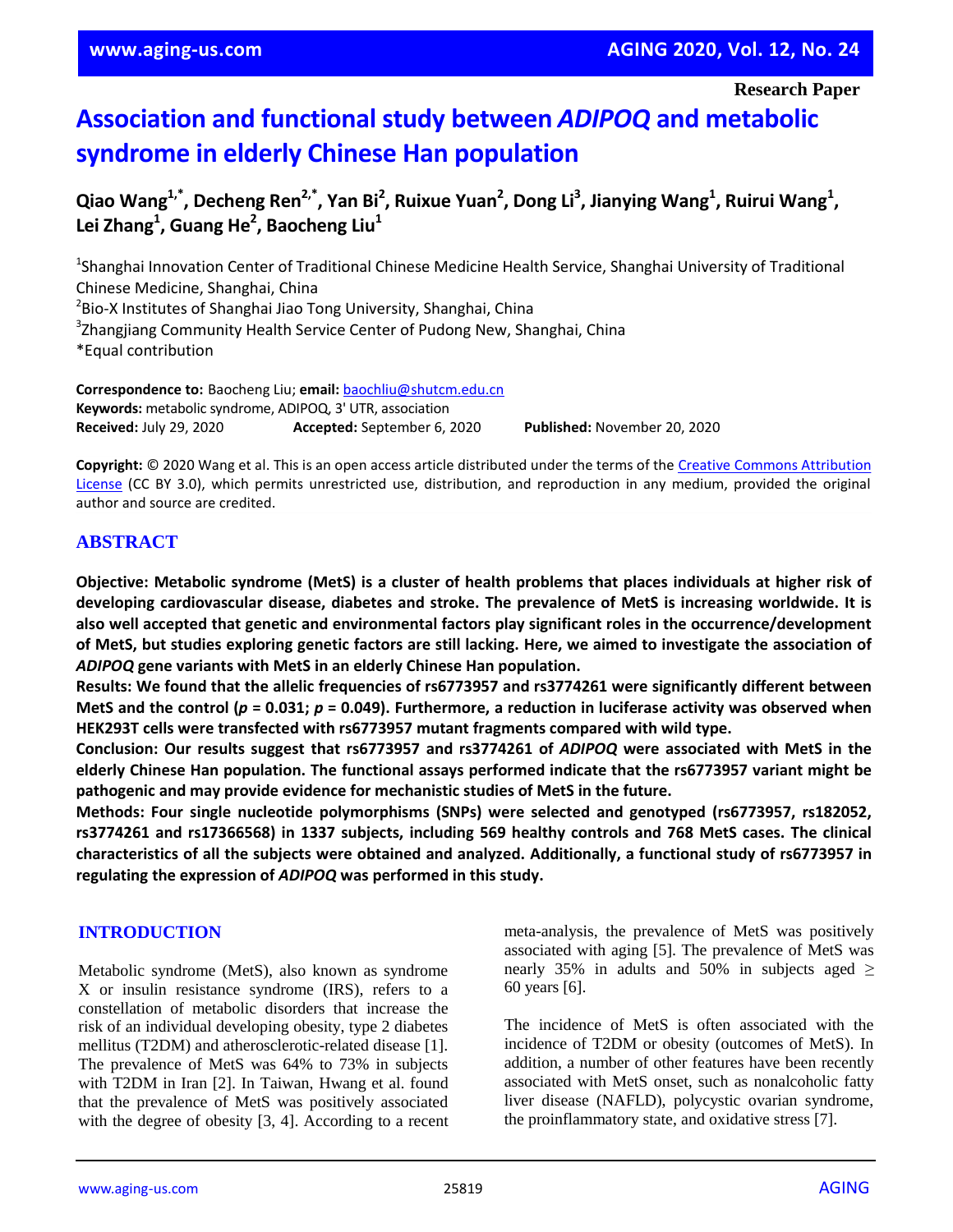The development of this MetS is influenced by a series of environmental and genetic factors. Genetic factors are believed to play an important role in the occurrence of MetS. Eshaghi et al. found that AKT1 polymorphism was associated with major components of MetS [8]. Additionally, the association of genetic variants (*AKT1*  rs2494746, *AKT2* rs4802071 and *FRAP1* rs4845856) with risk factors for MetS, such as diabetes and obesity, has been previously reported [9]. Moreover, a recent study reported that the interaction of the *FTO* rs9939609 variant and BMI can significantly increase the risk for MetS among whites over time [10]. However, despite a large number of studies demonstrating strong associations between various SNPs in key genes and MetS, the pathogenesis of this complex metabolic disorder is still unclear.

*ADIPOQ* (adiponectin, C1Q and collagen domain containing), expressed exclusively in adipose tissue, encodes several proteins, such as adiponectin, collagens X and VIII, and complement factor C1q. Numerous SNPs have been found to be associated with MetS, such as *ADIPOQ* rs1501299, rs822396, and rs1501299 polymorphisms. In 2018, Harjit Kaur et al. reported that the *ADIPOQ* rs822396 and rs1501299 polymorphisms and their haplotype combinations were significantly associated with obesity risk and metabolic syndrome parameters in the North Indian Punjabi population [11]. Additionally, the reductions in continuous MetS score were found to be significantly associated with rs1501299 (G/T) in *ADIPOQ* [12]. Although the pathogenesis of MetS is still unclear, researchers have found that insulin resistance (IR) may play a core role in the progression of MetS [13]. In addition, the plasma adiponectin concentration was negatively associated with IR, which indicates that *ADIPOQ* might influence either the incidence or development of MetS [14–16].

In view of the involvement of *ADIPOQ* in the molecular mechanism of MetS and the lack of studies focusing on the association between *ADIPOQ* variants and MetS in the Chinese Han population, we performed an association study to investigate whether the four *ADIPOQ* SNPs (rs182052, rs3774261, rs6773957 and rs17366568) are associated with MetS in the elderly Chinese Han population. Furthermore, we also conducted an *in vitro* functional assay to evaluate the role of *ADIPOQ* rs6773957 in the development of MetS.

## **RESULTS**

As shown in Table 1, a total of 569 control and 768 MetS subjects were recruited in our study. Individuals with MetS had higher age, BMI, WC, SBP, DBP, FBG, ALT and TG and lower HDL-C compared to levels in those without MetS  $(p < 0.001)$ . AST, TC and LDL-C did not show a significant difference between MetS and the control. The genotypic distribution of all four SNPs obeyed HWE, and the allelic and genotypic distributions are shown in Table 2. Rs3774261 and rs6773957 showed significant differences between MetS and the control in allelic frequencies ( $p = 0.049$ ) vs.  $p = 0.031$ ). The frequency of rs6773957 G was 4.2% higher in the cases than in the controls.

Pairwise LD estimates defined by D' showed strong LD between rs3774261, rs6773957 and rs17366568 (Figure 1). Haplotypes with frequencies less than 3% were excluded from further analysis. The global frequencies of haplotypes with different combinations of four polymorphisms (rs182052-rs3774261-rs6 773957-rs17366568) exhibited differences between the case and control groups ( $p = 0.016$ ). The individual haplotypes  $GAAG^*(p = 0.020)$  and  $GGGG^*(p = 0.004)$ showed significant differences between the MetS and control groups (Table 3).

As shown in Figure 2, a dual-luciferase reporter assay was carried out in HEK293 cells using pmirGlO, pmirGLO-*ADIPOQ*-A, and pmirGLO-*ADIPOQ*-G. There were significant differences between the expression levels of the three vectors ( $p < 0.05$ ). The luciferase expression level of pmirGLO-*ADIPOQ*-A was 17.2% higher than that of pmirGLO-*ADIPOQ*-G, which showed a significant downregulation of luciferase activity compared to pmirGLO-*ADIPOQ*-A  $(p = 0.031)$ .

## **DISCUSSION**

To investigate the association between *ADIPOQ* SNPs and MetS in the elderly Chinese Han population, a casecontrol study with 1337 subjects (768 MetS vs. 569 controls) was carried out. Rs3774261 and rs6773957 polymorphisms in the *ADIPOQ* gene were associated with MetS. Additionally, the frequencies of allele G in cases were 4% higher than in controls for both SNPs. According to LD analysis, rs3774261, rs6773957 and rs17366568 were in a strong LD block. This was the first time that rs3774261, rs6773957 and rs17366568 have been reported to be in a haplotype block and additionally found to be associated with MetS. Haplotype GAAG\* was a genetic protective factor for MetS ( $p = 0.020$ ), and haplotype GGGG<sup>\*</sup> was positively related to individuals with MetS ( $p = 0.004$ ). In terms of functional analysis, the luciferase expression level of pmirGLO-*ADIPOQ*-G showed a significant downregulation of luciferase activity compared with pmirGLO-*ADIPOQ*-A.

Adiponectin, encoded by the *ADIPOQ* gene, is of particular interest in metabolic syndrome because of its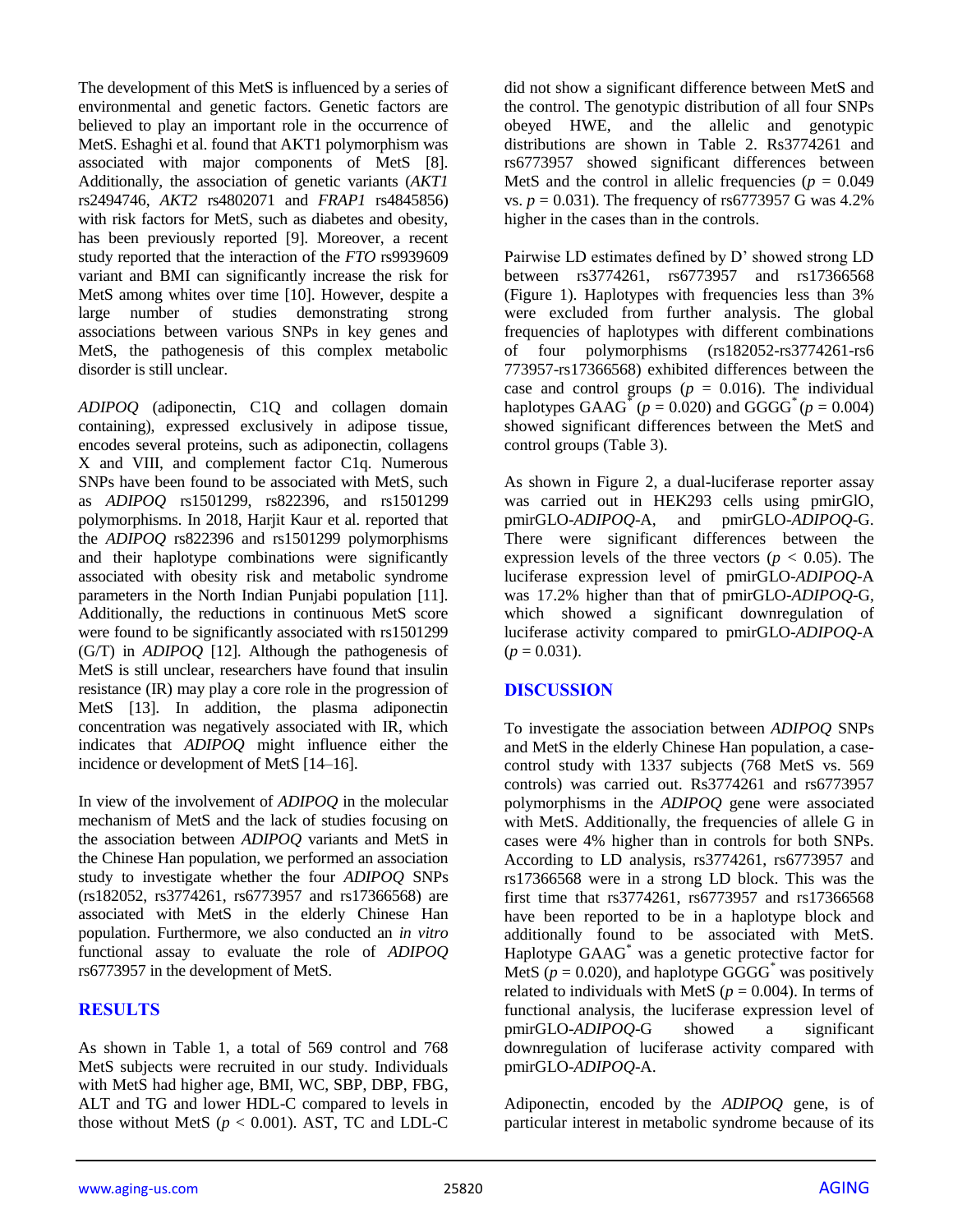#### **Table 1 Clinical and laboratory biochemical characteristics of the study population.**

|                  | Control $(n=569)$  | MetS $(n=768)$     | $p$ value               |
|------------------|--------------------|--------------------|-------------------------|
| Male, $n$ $(\%)$ | 301 (52.9%)        | 294 (38.3%)        | ${<}0.001$ <sup>*</sup> |
| Age (years)      | $71.60 \pm 5.31$   | $73.50 \pm 5.88$   | ${<}0.001$ <sup>*</sup> |
| BMI $(kg/m^2)$   | $23.33 \pm 3.39$   | $26.43 \pm 3.17$   | ${<}0.001$ <sup>*</sup> |
| $WC$ (cm)        | $79.88 \pm 8.60$   | $88.63 \pm 7.88$   | ${<}0.001$ <sup>*</sup> |
| $SBP$ (mmHg)     | $133.69 \pm 19.83$ | $147.68 \pm 19.85$ | ${<}0.001$ <sup>*</sup> |
| $DBP$ (mmHg)     | $73.78 \pm 8.05$   | $77.12 \pm 8.93$   | ${<}0.001$ <sup>*</sup> |
| FBG (mmol/L)     | $5.42 \pm 1.08$    | $6.83 \pm 2.07$    | ${<}0.001$ <sup>*</sup> |
| $ALT$ (U/L)      | $19.20 \pm 16.55$  | $22.63 \pm 15.01$  | ${<}0.001$ <sup>*</sup> |
| AST (U/L)        | $22.68 \pm 16.51$  | $22.41 \pm 10.44$  | 0.715                   |
| $TC$ (mmol/L)    | $4.73 \pm 0.88$    | $4.81 \pm 1.13$    | 0.152                   |
| $TG$ (mmol/L)    | $1.11 \pm 0.41$    | $2.11 \pm 1.78$    | ${<}0.001$ <sup>*</sup> |
| $HDL-C$ (mmol/L) | $1.35 \pm 0.27$    | $1.11 \pm 0.22$    | ${<}0.001$ <sup>*</sup> |
| $LDL-C$ (mmol/L) | $3.00 \pm 0.76$    | $3.02 \pm 0.83$    | 0.584                   |

Adjusted for male sex, age or BMI in ANCOVA. WC: waist circumference; SBP: systolic blood pressure; DBP: diastolic blood pressure; FBG: fasting blood glucose; ALT: alanine aminotransferase; AST: aspartate transaminase; TC: total cholesterol; TG: triglyceride; HDL-C: high-density lipoprotein cholesterol; LDL-C: low-density lipoprotein cholesterol.

**Table 2. Genetic association of four SNPs of** *ADIPOQ.*

| Gene          | <b>SNP ID</b> |            | <b>Allele frequency</b> | $\chi^2$ | <i>p</i> value       |            | <b>Genotype frequency</b> |            | $\gamma^2$ |       | $p$ value HWE $p$ value |
|---------------|---------------|------------|-------------------------|----------|----------------------|------------|---------------------------|------------|------------|-------|-------------------------|
| <b>ADIPOO</b> | rs182052      | А          | G                       | 0.003    | 0.958                | A/A        | A/G                       | G/G        | 0.923      | 0.630 |                         |
|               | Case          | 667(0.443) | 839(0.557)              |          |                      | 147(0.195) | 373(0.495)                | 233(0.309) |            |       | 0.917                   |
|               | Control       | 494(0.442) | 624(0.558)              |          |                      | 116(0.208) | 262(0.469)                | 181(0.324) |            |       | 0.239                   |
|               | rs3774261     | A          | G                       | 3.879    | $0.049$ <sup>*</sup> | A/A        | A/G                       | G/G        | 3.839      | 0.147 |                         |
|               | Case          | 827(0.545) | 691(0.455)              |          |                      | 227(0.299) | 373(0.491)                | 159(0.209) |            |       | 0.800                   |
|               | Control       | 651(0.583) | 465(0.417)              |          |                      | 191(0.342) | 269(0.482)                | 98(0.176)  |            |       | 0.845                   |
|               | rs6773957     | A          | G                       | 0.842    | $0.031$ <sup>*</sup> | A/A        | A/G                       | G/G        | 4.599      | 0.100 |                         |
|               | Case          | 823(0.542) | 695(0.458)              |          |                      | 226(0.298) | 371(0.489)                | 162(0.213) |            |       | 0.671                   |
|               | Control       | 658(0.584) | 468(0.416)              |          |                      | 195(0.346) | 268(0.476)                | 100(0.178) |            |       | 0.634                   |
|               | rs17366568    | A          | G                       | 0.549    | 0.459                | A/A        | A/G                       | G/G        | 0.750      | 0.687 |                         |
|               | Case          | 51(0.034)  | 1469(0.966)             |          |                      | 1(0.001)   | 49(0.064)                 | 710(0.934) |            |       | 0.872                   |
|               | Control       | 32(0.028)  | 1092(0.972)             |          |                      | 1(0.002)   | 30(0.053)                 | 531(0.945) |            |       | 0.406                   |

Pearson's *p* value and significant *p* (<0.05) values are marked. HWE: Hardy-Weinberg equilibrium.

inverse relation with insulin sensitivity and obesity [17]. An increasing number of studies have focused on the association of the *ADIPOQ* polymorphism with IR and MetS. A previous study showed that adiponectin levels influenced insulin sensitivity, which indicated that there might be a causal relationship between adiponectin levels and insulin sensitivity [18]. In addition, experiments conducted in animals found that adiponectin played a vital role in the regulation of insulin sensitivity and that adiponectin was negatively associated with IR [19, 20]. Specchia et al. also found that the *ADIPOQ* gene might have an effect on the phenotype of metabolic traits (lipids, glucose, insulin, and insulin sensitivity) [15]. In our study, we found that the level of triglycerides was higher in patients with MetS than in controls. According to our Dual Luciferase Reporter Gene Assay, the rs6773957 G allele was associated with lower expression of *ADIPOQ*. Furthermore, in our study, we found that patients with MetS had 4.2% more G alleles than controls.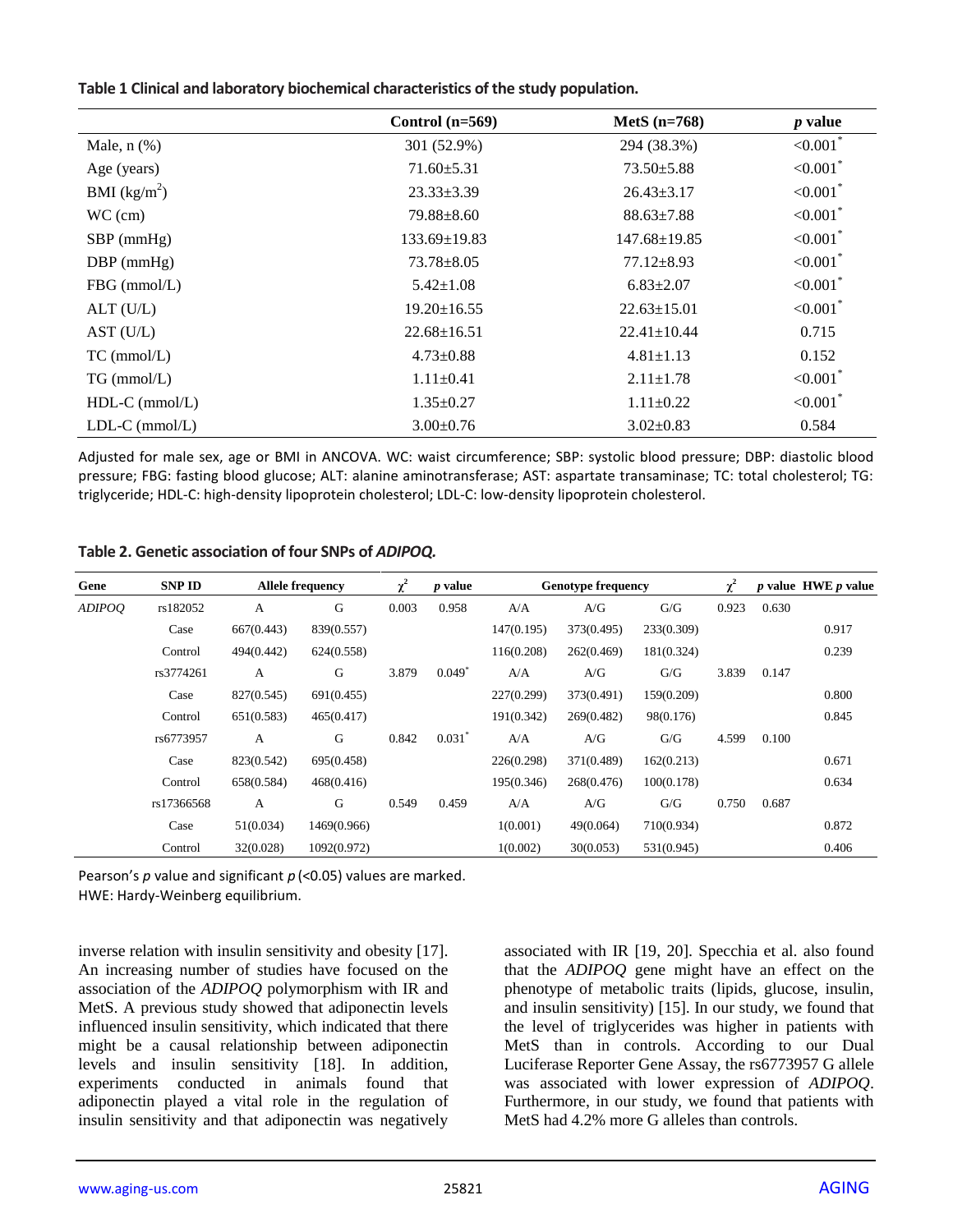Rs6773957, in the 3' UTR of *ADIPOQ*, is located on Chr 3: 186855916. Recently, another study found that rs6773957 was associated with plasma adiponectin levels. A whole genome association study reported that rs6773957 and rs3774261 were strongly associated with plasma adiponectin levels [21]. Moreover, new evidence showed that rs6773957 was not only strongly associated with the serum adiponectin concentration but was also positively associated with body weight, which indicated that rs6773957 might have an effect on mRNA stability or translational efficiency [22]. Although several studies have shown an association between *ADIPOQ* and IR, few have shown an association between *ADIPOQ* rs6773957 and MetS. In one such study, the authors found that rs6773957 showed the strongest signal in the 3'UTR of *ADIPOQ* [23]. Additionally, Wang et al. found that carriers of the G allele of rs6773957 had a higher risk of developing MetS [24], which was in line with our result. However, no functional analysis of *ADIPOQ* rs6773957 and MetS was observed in previous studies. Therefore, a dualluciferase reporter assay was performed to verify whether the rs6773957 polymorphism would influence the expression of the *ADIPOQ* gene. We found that there was a significant difference in luciferase activity that was dependent on the different alleles of rs6773957, which indicates that the expression of *ADIPOQ* was inhibited.

Our results are consistent with some but not all previous association-based studies. Apart from rs6773957, rs182052 was reported to be associated with obesity in Hispanics [25]. In addition, Li et al. found that the rs3774261 polymorphism was associated with genetic susceptibility to NAFLD, which is regarded as the hepatic manifestation of metabolic syndrome [26]. Additionally, Peters found that there was no association observed between rs3774261, rs17366568 and MetS in a Western Australian cohort study [27]. Therefore, due to the number of conflicting studies, further genetic studies with larger sample sizes and more comprehensive SNPs are needed to verify these results. In addition, the function of the protein will be examined in further studies.

In summary, we have demonstrated that *ADIPOQ* is associated with MetS in our study population. We found that rs6773957 in the 3'UTR of *ADIPOQ* is strongly associated with MetS and that the polymorphism might influence the expression of *ADIPOQ*. Future studies are required to characterize the mechanisms by which miRNAs control the transcription of *ADIPOQ* and to validate the hypothesis *in vivo*. Overall, our study provides new insights into the association analysis between genes and MetS and the molecular mechanism underlying MetS, which will provide additional evidence for the treatment of MetS in the future.



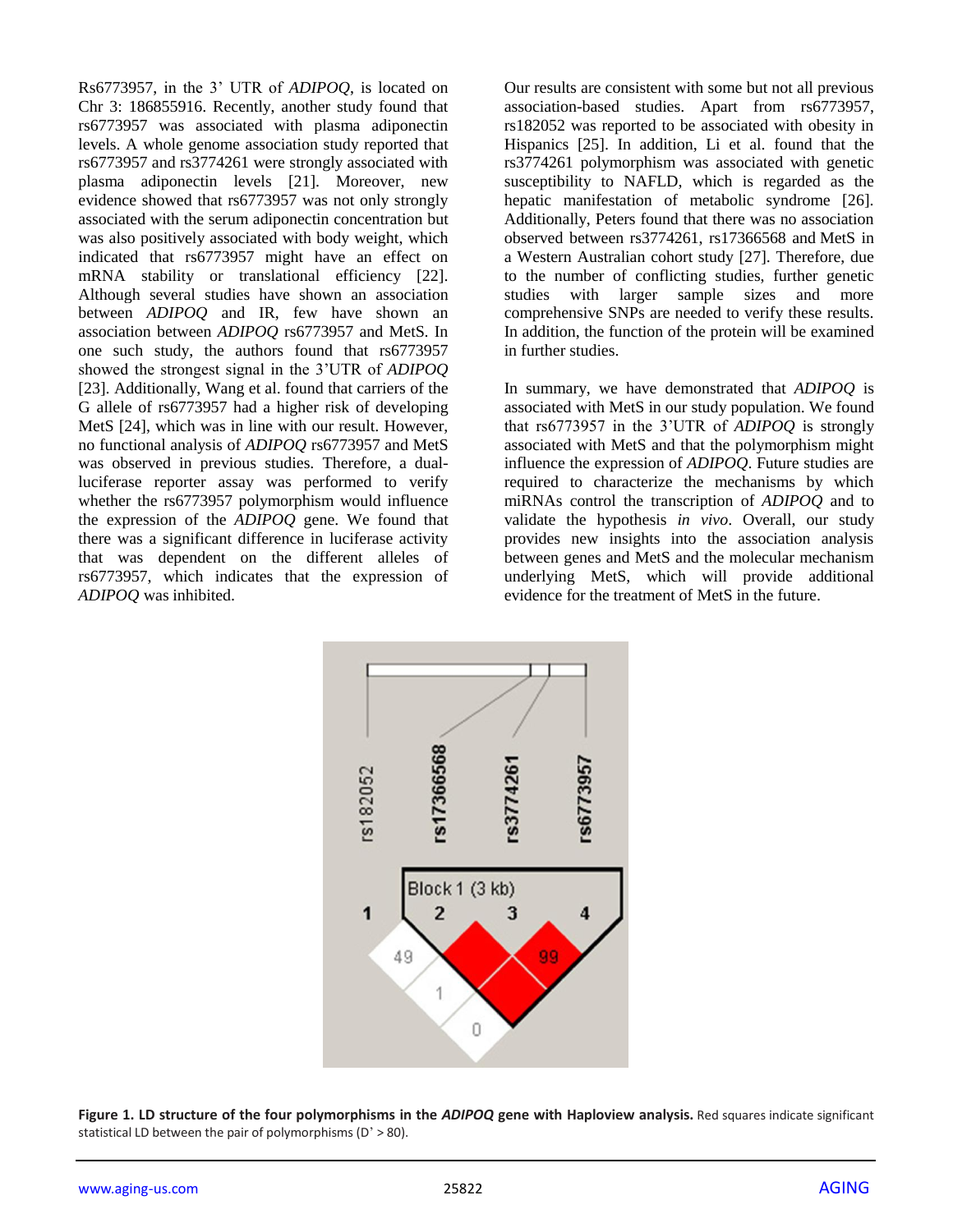| <b>Haplotype</b> | <b>Case frequencv</b>                   | <b>Control frequency</b> |       | <i>p</i> value | Global <i>p</i> |
|------------------|-----------------------------------------|--------------------------|-------|----------------|-----------------|
|                  | rs182052-rs3774261-rs6773957-rs17366568 |                          |       |                | 0.016           |
| $G A A G^*$      | 424.10(0.289)                           | 361.82(0.333)            | 5.372 | 0.020          |                 |
| $G G G^*$        | 359.08(0.244)                           | 215.10(0.198)            | 8.264 | 0.004          |                 |

**Table 3. Haplotype analysis within the block.**

## **MATERIALS AND METHODS**

#### **Study subjects**

In this study, 768 unrelated adult subjects with MetS (294 males and 474 females, age: 73.5±5.9 years) and 569 controls (301 males and 268 females, age: 71.6±5.3 years) were recruited from the Zhangjiang community of Shanghai, China. The subjects were diagnosed with MetS by following a joint scientific statement [28]. Subjects with at least three of the following features were classified as positive for MetS: ① Abdominal obesity: waist circumstance (WC)  $\geq$  85 cm for females or  $\geq$  90 cm for males in China; ② Arterial tension: systolic blood pressure (SBP)  $\geq$  130 mmHg or diastolic blood pressure (DBP)  $\geq$  85 mmHg, or treatment for hypertension; (3) elevated fasting blood glucose (FBG):  $\geq$  5.6 mmol/L or diabetes treatment; (4) elevated triglyceride (TG):  $\geq 1.7$ mmol/L; and  $(5)$  reduced high-density lipoprotein cholesterol (HDL-C):  $< 1.0$  mmol/L for males or  $< 1.3$ 

mmol/L for females. The exclusion criteria were as follows: subjects aged < 60 years old, nonpermanent residents, any psychiatric problem, malignant tumors, severe heart diseases, and those with missing anthropometric or metabolic data or incompletely recorded information. Signed informed consent was obtained from each subject. The study protocol was approved by the ethics committee of Shanghai Innovation Center of Traditional Chinese Medicine Health Service and the Shanghai University of Traditional Chinese Medicine. The study was conducted in accordance with the guidelines in the Declaration of Helsinki.

#### **Genotyping**

Four SNPs (rs182052, rs3774261, rs6773957, and rs17366568) were genotyped in our study. Three of them (rs182052, rs3774261, rs17366568) are located in the intron region, whereas SNP rs6773957 is located in the 3' UTR. These four SNPs were selected to cover the region



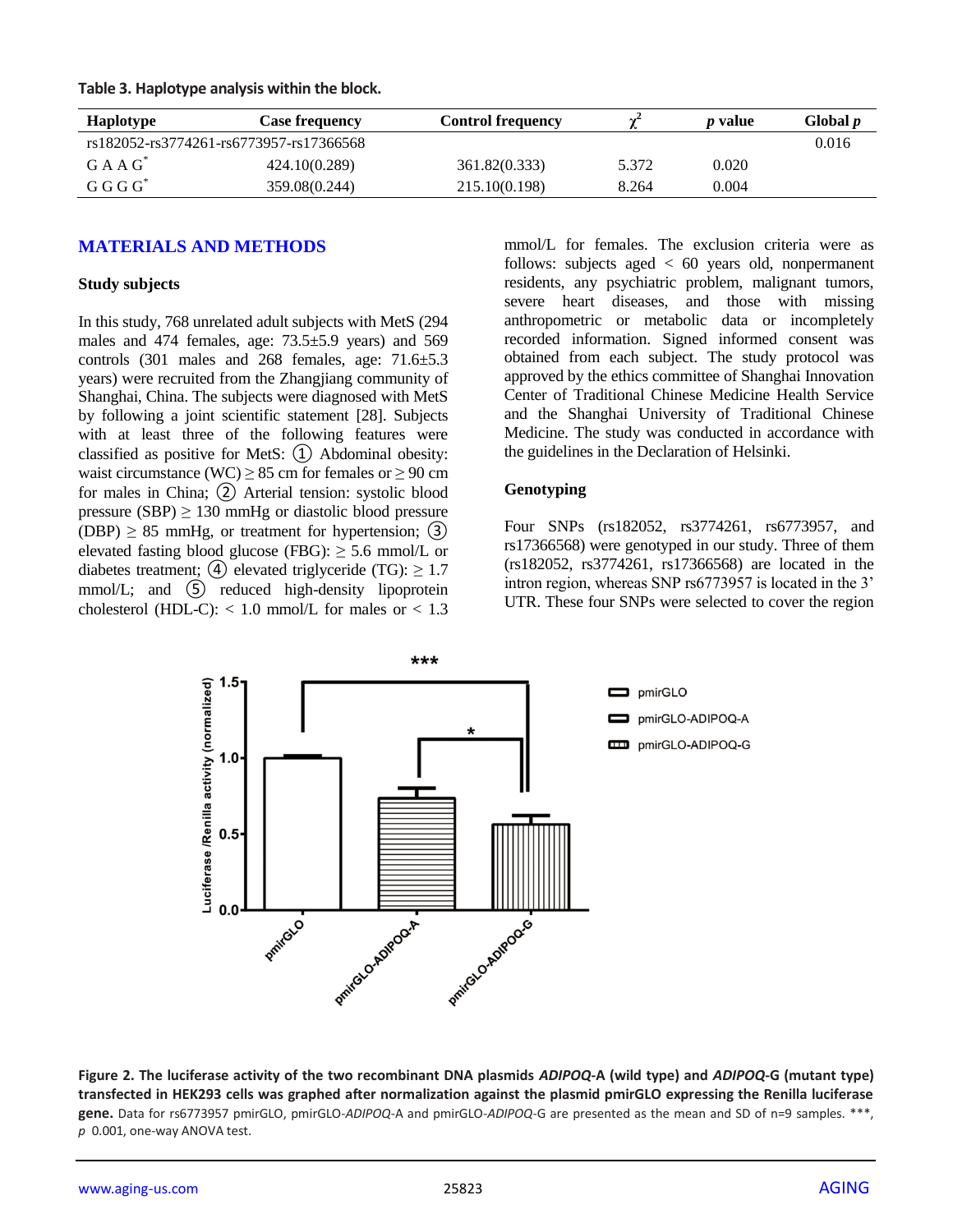| Table 4. Basic information of the four SNPs of ADIPOQ. |  |  |
|--------------------------------------------------------|--|--|
|--------------------------------------------------------|--|--|

| <b>SNP</b> | Call rate | <b>Position</b> | <b>Function</b> |
|------------|-----------|-----------------|-----------------|
| rs182052   | 98.13%    | 3:186842993     | intron          |
| rs3774261  | 98.50%    | 3:186853770     | intron          |
| rs6773957  | 98.88%    | 3:186855916     | $3'$ UTR        |
| rs17366568 | 98.88%    | 3:186852664     | intron          |

of the *ADIPOQ* gene, including tag SNPs, functional domains and others (Table 4). Genomic DNA was extracted from peripheral blood samples by using the standard phenol-chloroform method. SNPs were genotyped by matrix-assisted laser desorption/ionization (MALDI) time-of-flight (TOF) mass spectrometry (MS) using a MassARRAY® Analyzer 4 platform (Sequenom, San Diego, CA). The primers and probes for PCR were designed using the online Assay Design Suite v2.0 Sequenom software. We performed standard PCR with 10 ng of genomic DNA in a total volume of 5 μL using Taqman® Universal PCR Master Mix reagent (Applied Biosystems).

#### **Anthropometric and biochemical measurements**

In this study, anthropometric and biochemical measurements were recorded for all subjects in a standardized manner. The weight of the subjects was measured to the nearest 0.1 kg with subjects dressed in light clothing. Height and WC were measured to the nearest 0.1 cm using a standard tape. WC was measured using a standard tape at the midpoint between the lowest rib and the superior border of the iliac crest in the standing position. Body mass index (BMI) was calculated as weight (kg) divided by the square of height (m). SBP and DBP were measured in a seated position using an electronic sphygmomanometer (Biospace; Cheonan, South Korea). Biochemical parameters, such as FBG, total cholesterol (TC), TG, HDL-C, and low-density lipoprotein cholesterol (LDL-C), were measured by an automatic biochemistry analyzer (Hitachi; Tokyo, Japan).

## **Reporter plasmid construction**

The 3'UTR containing rs6773957 of *ADIPOQ* was synthetized *in vitro*. The variant was produced by sitedirected mutagenesis using a Hieff MutTM Site-Directed Mutagenesis Kit (YEASEN, China). The constructed plasmids were confirmed by sequencing. During the synthesis of the target segment, XhoI and XbaI restriction sites were introduced at the 5' and 3' ends, respectively. The sequence was purified using the AxyPrep DNA Gel Extraction Kit (Axygen, China) and cloned into the pmirGLO vector (Promega, USA). This vector had two luciferases – Renilla luciferase and firefly luciferase. The former was used as a control reporter for selection and normalization, and the latter acted as the main reporter to monitor mRNA regulation. The cloned sequence is available on request.

## **Cell culture and transfection**

HEK293 cells were cultured in Dulbecco's modified Eagle's medium (DMEM) with 10% fetal bovine serum (FBS), penicillin (100 U/ml) and streptomycin (100 μg/ml) at 37° C in the presence of 5%  $CO<sub>2</sub>$ humidified air. HEK293 cells were passaged every two days. Approximately 24 hours before transfection, cells were seeded in 12-well plates. When the cells reached 70% - 80% confluence, they were transfected with the pmirGLO vector containing fragments of DNA insertion sequences using FuGENE® HD Transfection Reagent (Promega, USA) and Opti-MEM reduced serum medium following the manufacturer's instructions. Vectors were divided into three groups, namely, pmirGLO without transfection, for which the luciferase expression level was considered 100%, and the two other vectors that were transfected, pmirGLO-*ADIPOQ* -A with wild type and pmirGLO- *ADIPOQ* - G with mutant. Next, the cells were lysed using Passive Lysis Buffer (YEASEN, China). Subsequently, a Dual Luciferase Reporter Gene Assay Kit (YEASEN, China) and a Promega Glomax20/20 luminometer (Promega, USA) were used to record the luciferase activity.

## **Statistical analysis**

Statistical analyses were performed using SPSS v 25.0 (SPSS, Chicago, USA). Demographic and clinical data presented in this study are reported as the mean along with the standard deviation (SD). Allele and genotype frequencies were compared between the two groups with the chi-square test. Hardy-Weinberg equilibrium (HWE) and allelic and genotypic distributions were calculated using SHEsis [\(http://analysis.bio-x.cn/\)](http://analysis.bio-x.cn/). Pairwise linkage disequilibrium (LD) was measured by Haploview. Because there was statistical significance regarding sex and age between the MetS and control subjects, analysis of covariance (ANCOVA) was used to analyze anthropometric indices and chemical parameters. Analysis of variance (ANOVA) was used to compare the normalized relative luciferase/Renilla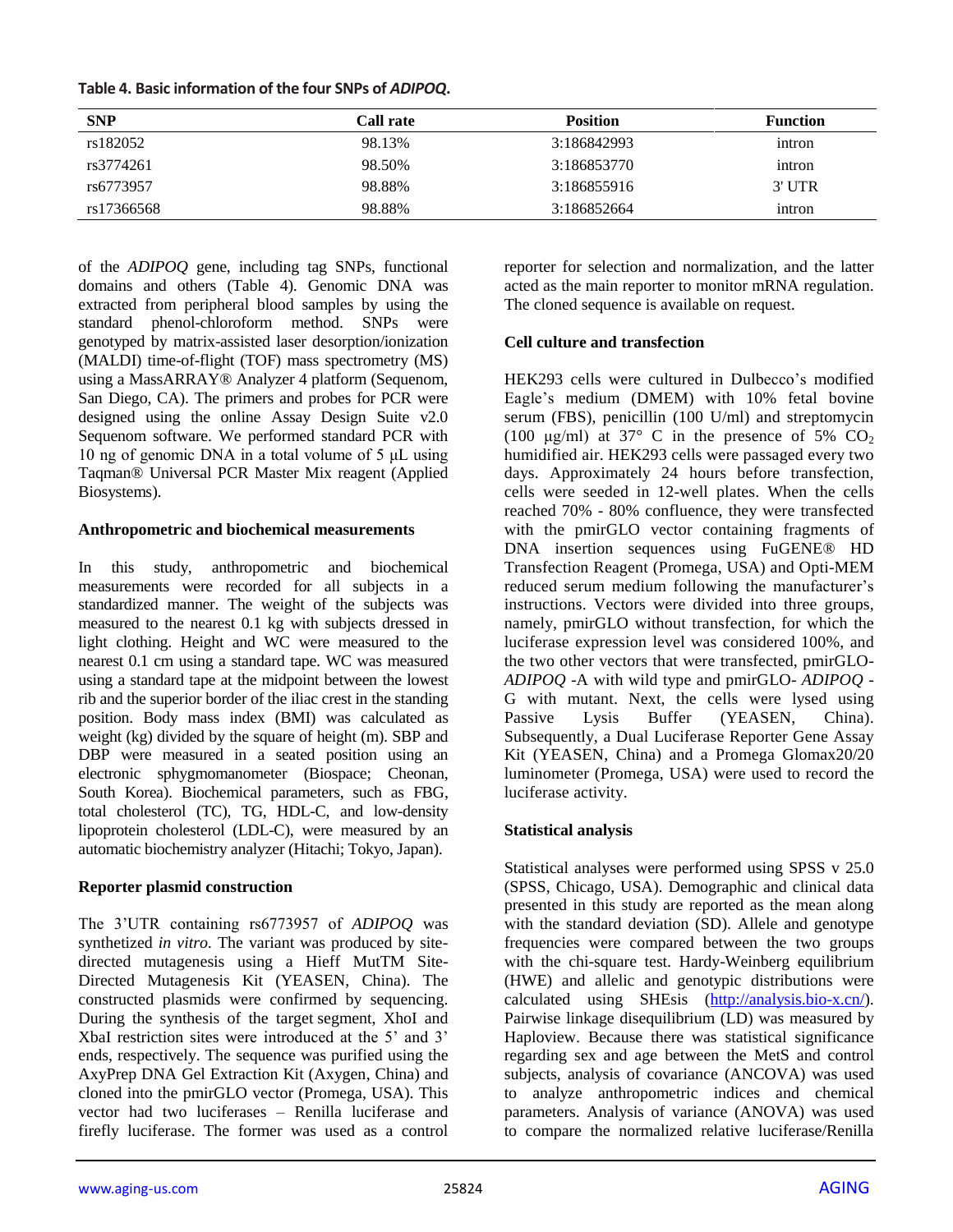activities in the different plasmids with GraphPad. *P* values  $\leq$  0.05 (two-sided) were considered statistically significant.

## **AUTHOR CONTRIBUTIONS**

Conception and design of the study: Baocheng Liu, Lei Zhang and Guang He. The sample collection: Dong Li and Jianying Wang. Experimental studies: Yan Bi and Ruixue Yuan. Data acquisition: Decheng Ren. Literature research: Ruirui Wang. Data analysis/ interpretation: Qiao Wang and Decheng Ren. Statistical analysis: Qiao Wang. Drafting the manuscript: Qiao Wang. Manuscript revision: Qiao Wang and Decheng Ren.

### **ACKNOWLEDGMENTS**

We thank the study subjects, the Zhangjiang community health service center, and all the members of our research team.

### **CONFLICTS OF INTEREST**

The author declared that there were no conflicts of interest.

### **FUNDING**

This work was supported by the National Natural Science Foundation of China (81973730), Three-year action plan for Shanghai (project number: ZY (2018- 2020)-CCCX-2001-01), 2020 Shanghai Innovation Center Development (2020 Science and Technology 01-01-30).

#### **REFERENCES**

- 1. Swarup S, Goyal A, Grigorova Y, Zeltser R. Metabolic Syndrome. In: StatPearls. Treasure Island (FL): StatPearls Publishing; 2020. PMID[:29083742](https://pubmed.ncbi.nlm.nih.gov/29083742)
- 2. Foroozanfar Z, Najafipour H, Khanjani N, Bahrampour A, Ebrahimi H. The prevalence of metabolic syndrome according to different criteria and its associated factors in type 2 diabetic patients in Kerman, Iran. Iran J Med Sci. 2015; 40:522–25. PMID[:26538781](https://pubmed.ncbi.nlm.nih.gov/26538781)
- 3. Hwang LC, Bai CH, Sun CA, Chen CJ. Prevalence of metabolically healthy obesity and its impacts on incidences of hypertension, diabetes and the metabolic syndrome in Taiwan. Asia Pac J Clin Nutr. 2012; 21:227–33. PMID[:22507609](https://pubmed.ncbi.nlm.nih.gov/22507609)
- 4. Hwang LC, Bai CH, Chen CJ. Prevalence of obesity and metabolic syndrome in Taiwan. J Formos Med Assoc. 2006; 105:626–35. [https://doi.org/10.1016/S0929-6646\(09\)60161-3](https://doi.org/10.1016/S0929-6646(09)60161-3) PMI[D:16935763](https://pubmed.ncbi.nlm.nih.gov/16935763)
- 5. Li R, Li W, Lun Z, Zhang H, Sun Z, Kanu JS, Qiu S, Cheng Y, Liu Y. Prevalence of metabolic syndrome in Mainland China: a meta-analysis of published studies. BMC Public Health. 2016; 16:296. <https://doi.org/10.1186/s12889-016-2870-y> PMI[D:27039079](https://pubmed.ncbi.nlm.nih.gov/27039079)
- 6. Aguilar M, Bhuket T, Torres S, Liu B, Wong RJ. Prevalence of the metabolic syndrome in the United States, 2003-2012. JAMA. 2015; 313:1973–74. <https://doi.org/10.1001/jama.2015.4260> PMI[D:25988468](https://pubmed.ncbi.nlm.nih.gov/25988468)
- 7. Bruce KD, Hanson MA. The developmental origins, mechanisms, and implications of metabolic syndrome. J Nutr. 2010; 140:648–52. <https://doi.org/10.3945/jn.109.111179> PMI[D:20107145](https://pubmed.ncbi.nlm.nih.gov/20107145)
- 8. Eshaghi FS, Ghazizadeh H, Kazami-Nooreini S, Timar A, Esmaeily H, Mehramiz M, Avan A, Ghayour-Mobarhan M. Association of a genetic variant in AKT1 gene with features of the metabolic syndrome. Genes Dis. 2019; 6:290–95. <https://doi.org/10.1016/j.gendis.2019.03.002>

PMI[D:32042868](https://pubmed.ncbi.nlm.nih.gov/32042868)

- 9. Yin X, Xu Z, Zhang Z, Li L, Pan Q, Zheng F, Li H. Association of PI3K/AKT/mTOR pathway genetic variants with type 2 diabetes mellitus in Chinese. Diabetes Res Clin Pract. 2017; 128:127–35. <https://doi.org/10.1016/j.diabres.2017.04.002> PMI[D:28477532](https://pubmed.ncbi.nlm.nih.gov/28477532)
- 10. Hardy DS, Garvin JT, Mersha TB, Racette SB. Ancestry specific associations of FTO gene variant and metabolic syndrome: a longitudinal ARIC study. Medicine (Baltimore). 2020; 99:e18820. <https://doi.org/10.1097/MD.0000000000018820> PMI[D:32028392](https://pubmed.ncbi.nlm.nih.gov/32028392)
- 11. Kaur H, Badaruddoza B, Bains V, Kaur A. Genetic association of ADIPOQ gene variants (-3971A>G and +276G>T) with obesity and metabolic syndrome in North Indian Punjabi population. PLoS One. 2018; 13:e0204502. <https://doi.org/10.1371/journal.pone.0204502>

PMI[D:30265726](https://pubmed.ncbi.nlm.nih.gov/30265726)

12. Lowry DE, Fenwick PH, Roke K, Jeejeebhoy K, Dhaliwal R, Brauer P, Royall D, Tremblay A, Klein D, Mutch DM. Variants in APOA5 and ADIPOQ moderate improvements in metabolic syndrome during a oneyear lifestyle intervention. Lifestyle Genom. 2018; 11:80–89.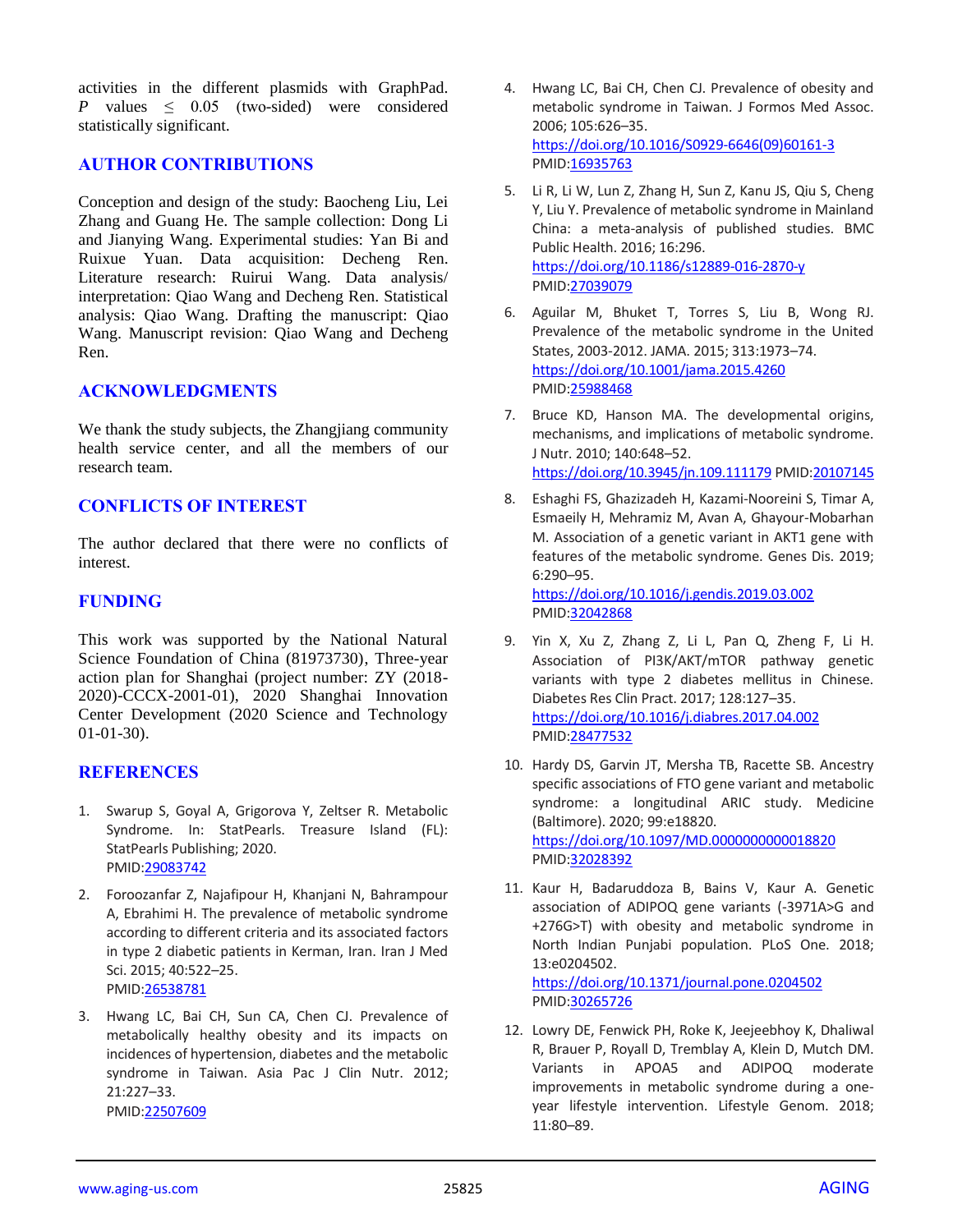<https://doi.org/10.1159/000494331> PMID[:30472712](https://pubmed.ncbi.nlm.nih.gov/30472712)

- 13. Li X, Wei D, He H, Zhang J, Wang C, Ma M, Wang B, Yu T, Pan L, Xue F, He H, Xu W, Pan T, et al. Association of the adiponectin gene (ADIPOQ) +45  $T > G$ polymorphism with the metabolic syndrome among Han Chinese in Sichuan province of China. Asia Pac J Clin Nutr. 2012; 21:296–301. PMID[:22507618](https://pubmed.ncbi.nlm.nih.gov/22507618)
- 14. Yao M, Wu Y, Fang Q, Sun L, Li T, Qiao H. Association of ADIPOQ variants with type 2 diabetes mellitus susceptibility in ethnic Han Chinese from northeast China. J Diabetes Investig. 2016; 7:853–59. <https://doi.org/10.1111/jdi.12535> PMI[D:27181706](https://pubmed.ncbi.nlm.nih.gov/27181706)
- 15. Specchia C, Scott K, Fortina P, Devoto M, Falkner B. Association of a polymorphic variant of the adiponectin gene with insulin resistance in African Americans. Clin Transl Sci. 2008; 1:194–99. <https://doi.org/10.1111/j.1752-8062.2008.00055.x> PMID[:20443850](https://pubmed.ncbi.nlm.nih.gov/20443850)
- 16. Wassel CL, Pankow JS, Jacobs DR Jr, Steffes MW, Li N, Schreiner PJ. Variants in the adiponectin gene and serum adiponectin: the coronary artery development in young adults (CARDIA) study. Obesity (Silver Spring). 2010; 18:2333–38.

<https://doi.org/10.1038/oby.2010.85> PMID[:20395949](https://pubmed.ncbi.nlm.nih.gov/20395949)

- 17. Henneman P, Aulchenko YS, Frants RR, Zorkoltseva IV, Zillikens MC, Frolich M, Oostra BA, van Dijk KW, van Duijn CM. Genetic architecture of plasma adiponectin overlaps with the genetics of metabolic syndromerelated traits. Diabetes Care. 2010; 33:908–13. <https://doi.org/10.2337/dc09-1385> PMID[:20067957](https://pubmed.ncbi.nlm.nih.gov/20067957)
- 18. Gao H, Fall T, van Dam RM, Flyvbjerg A, Zethelius B, Ingelsson E, Hägg S. Evidence of a causal relationship between adiponectin levels and insulin sensitivity: a mendelian randomization study. Diabetes. 2013; 62:1338–44.

<https://doi.org/10.2337/db12-0935> PMID[:23274890](https://pubmed.ncbi.nlm.nih.gov/23274890)

- 19. Kubota N, Terauchi Y, Yamauchi T, Kubota T, Moroi M, Matsui J, Eto K, Yamashita T, Kamon J, Satoh H, Yano W, Froguel P, Nagai R, et al. Disruption of adiponectin causes insulin resistance and neointimal formation. J Biol Chem. 2002; 277:25863–66. <https://doi.org/10.1074/jbc.C200251200> PMID[:12032136](https://pubmed.ncbi.nlm.nih.gov/12032136)
- 20. Hotta K, Funahashi T, Bodkin NL, Ortmeyer HK, Arita Y, Hansen BC, Matsuzawa Y. Circulating concentrations of the adipocyte protein adiponectin are decreased in parallel with reduced insulin sensitivity during the progression to type 2 diabetes in rhesus monkeys. Diabetes. 2001; 50:1126–33.

<https://doi.org/10.2337/diabetes.50.5.1126> PMI[D:11334417](https://pubmed.ncbi.nlm.nih.gov/11334417)

- 21. Ling H, Waterworth DM, Stirnadel HA, Pollin TI, Barter PJ, Kesäniemi YA, Mahley RW, McPherson R, Waeber G, Bersot TP, Cohen JC, Grundy SM, Mooser VE, Mitchell BD. Genome-wide linkage and association analyses to identify genes influencing adiponectin levels: the GEMS study. Obesity (Silver Spring). 2009; 17:737–44. <https://doi.org/10.1038/oby.2008.625> PMI[D:19165155](https://pubmed.ncbi.nlm.nih.gov/19165155)
- 22. Siitonen N, Pulkkinen L, Lindström J, Kolehmainen M, Eriksson JG, Venojärvi M, Ilanne-Parikka P, Keinänen-Kiukaanniemi S, Tuomilehto J, Uusitupa M. Association of ADIPOQ gene variants with body weight, type 2 diabetes and serum adiponectin concentrations: the Finnish diabetes prevention study. BMC Med Genet. 2011; 12:5.

<https://doi.org/10.1186/1471-2350-12-5> PMI[D:21219602](https://pubmed.ncbi.nlm.nih.gov/21219602)

- 23. Hivert MF, Manning AK, McAteer JB, Florez JC, Dupuis J, Fox CS, O'Donnell CJ, Cupples LA, Meigs JB. Common variants in the adiponectin gene (ADIPOQ) associated with plasma adiponectin levels, type 2 diabetes, and diabetes-related quantitative traits: the Framingham offspring study. Diabetes. 2008; 57:3353–59. <https://doi.org/10.2337/db08-0700> PMID[:18776141](https://pubmed.ncbi.nlm.nih.gov/18776141)
- 24. Wang R, Sun lj, Yin F, Lu Q, Shen Y, Wu G, Liu B. Association of ADIPOQ rs6773957 (A/G) and Metabolic Syndrome. Chinese Journal of Internal Medicine. 2010; 49:328–9. [https://doi.org/10.3760/cma.j.issn.0578-](https://doi.org/10.3760/cma.j.issn.0578-1426.2010.04.016) [1426.2010.04.016](https://doi.org/10.3760/cma.j.issn.0578-1426.2010.04.016)
- 25. Sutton BS, Weinert S, Langefeld CD, Williams AH, Campbell JK, Saad MF, Haffner SM, Norris JM, Bowden DW. Genetic analysis of adiponectin and obesity in Hispanic families: the IRAS family study. Hum Genet. 2005; 117:107–18. <https://doi.org/10.1007/s00439-005-1260-9>

PMI[D:15843989](https://pubmed.ncbi.nlm.nih.gov/15843989)

- 26. Li HJ, Li CP, Zhang C, Zhong XL, Shi L. Association of Adiponectin gene polymorphisms and nonalcoholic fatty liver disease. Int J Clin Exp Med. 2015; 8:16676–81. PMI[D:26629202](https://pubmed.ncbi.nlm.nih.gov/26629202)
- 27. Peters KE, Beilby J, Cadby G, Warrington NM, Bruce DG, Davis WA, Davis TM, Wiltshire S, Knuiman M, McQuillan BM, Palmer LJ, Thompson PL, Hung J. A comprehensive investigation of variants in genes encoding adiponectin (ADIPOQ) and its receptors (ADIPOR1/R2), and their association with serum adiponectin, type 2 diabetes, insulin resistance and the metabolic syndrome. BMC Med Genet. 2013; 14:15. <https://doi.org/10.1186/1471-2350-14-15> PMI[D:23351195](https://pubmed.ncbi.nlm.nih.gov/23351195)